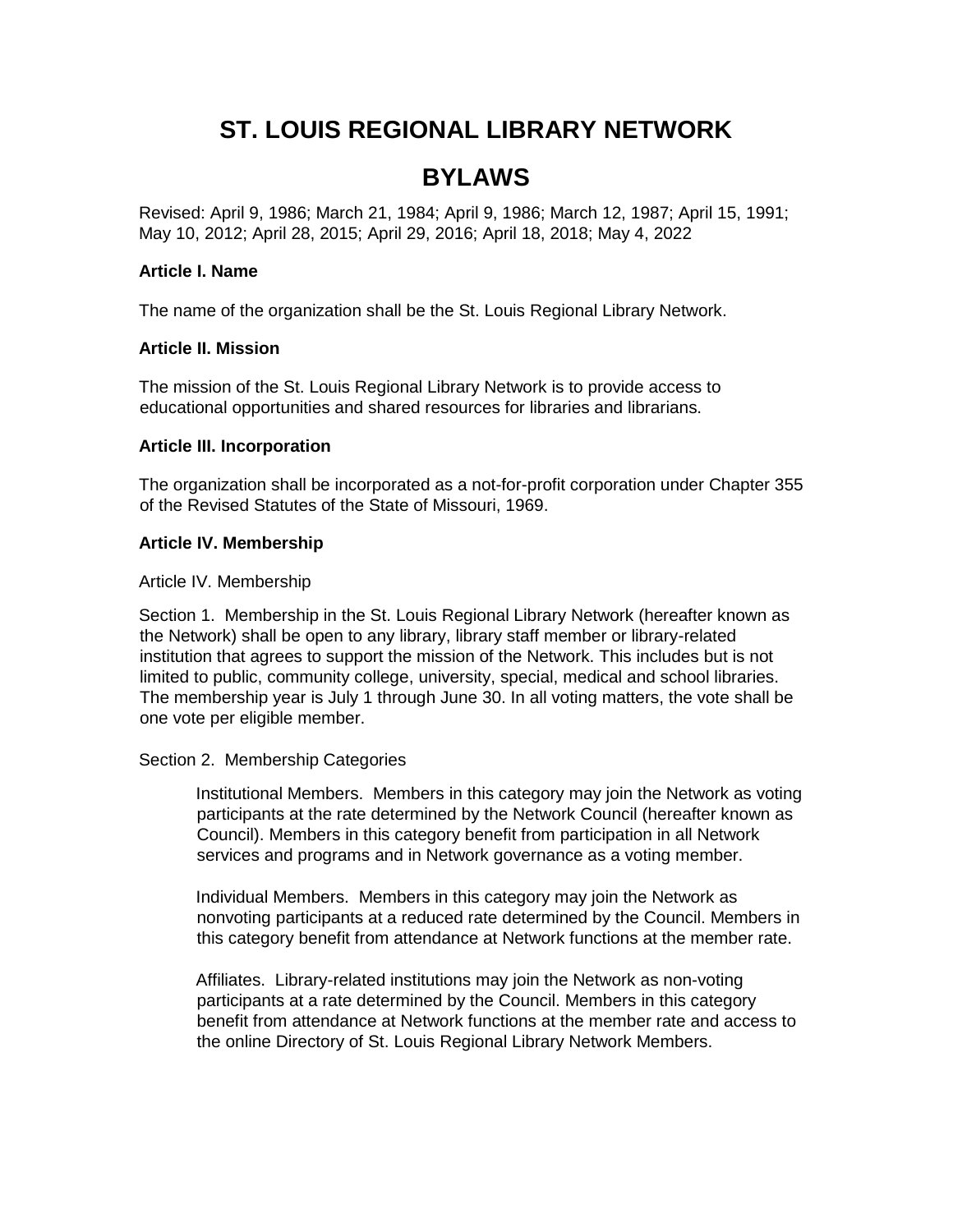## **Article V. Fees**

#### Section 1

Council shall establish dues for membership. Those who fail to pay such fees may be dropped from membership upon action by the Council. If a member unit withdraws, no refund of dues will be made.

Section 2

Council shall set any special fees that may be necessary for participation in particular programs of the network.

#### **Article VI. Meetings**

Section 1

Meetings shall be held in accordance with the Missouri State Sunshine Laws.

Section 2

A general membership business meeting shall be held annually. Additional meetings may be called on 30 days written notice by the Council or by petition of 10 member libraries in good standing.

#### **Article VII. The Network Council**

Section 1

The policy setting and management agency for the network shall be the Council. All members of the Council shall be from member libraries in good standing.

Section 2

The Council shall be composed of representatives from the general membership to make a total of ten members.

Section 3 Terms of Service

- a) Each council representative shall serve no more than two three year terms consecutively.
- b) No two Council members may be employed by the same institutional membership unit at the commencement of their terms.
- c) Council members may be removed from office by a two-thirds vote of the network Council.
- d) Vacancies on the Council prior to the end of a regular term shall be filled by a majority vote of the Council.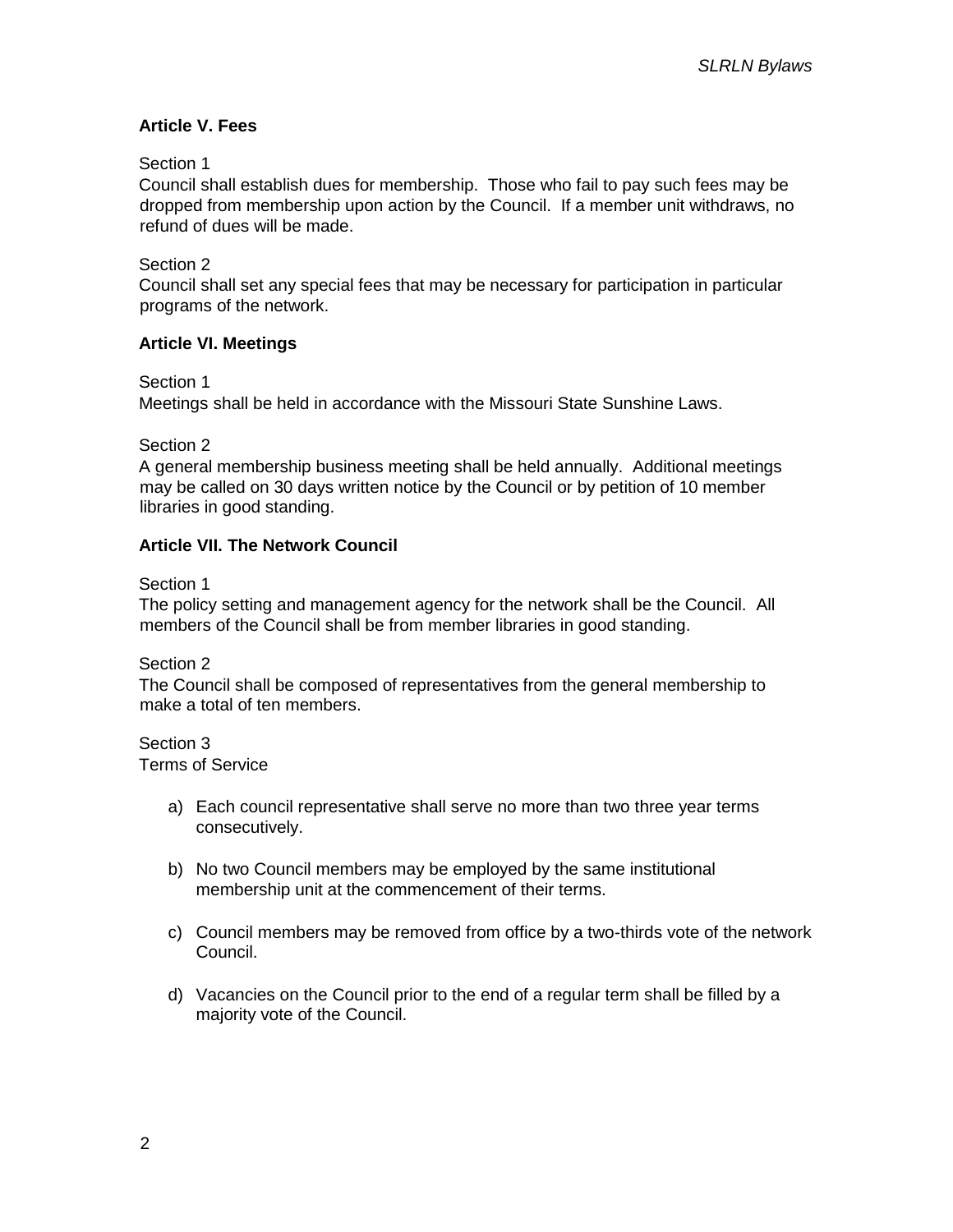## Section 4

The Council shall meet at least three times per year. Five Council members shall constitute a quorum. Meetings may be held in person or via electronic means. Section 5

#### Emergency Clause

These bylaws or any rule or resolution of the Council may be suspended temporarily in connection with the business at hand; however, such suspension, to be valid, may be invoked only at a Council meeting at which a quorum is present and all of those present must so approve.

#### Section 6

The Council may enter into contracts with individuals, educational institutions, public or private agencies or corporations for the purpose of providing or receiving service, facilities or staff.

#### Section 7

The network annual budget shall be submitted by the Council to the membership for information and suggestions prior to approval of the budget by the Council. This budget may be modified at any time by the Council during the budget year.

#### Section 8

The Council shall have the power to raise funds by charging for special services, soliciting contributions and/or applying for federal and state aid and foundation grants as available.

#### Section 9

There shall be an audit or review of the Association's accounts by an Auditor or CPA in accordance with governmental auditing standards and generally accepted accounting principles once every 3 years.

#### **Article VIII Officers**

#### Section 1

Officers of the network shall be 1) president 2) vice-president/president-elect, 3) secretary, and 4) treasurer.

#### Section 2

President

The president shall serve as chairperson of the network Council and of network membership meetings; shall appoint committee chairs and may recommend committee members.

#### Section 3

Vice-President/President-Elect

The vice-president/president-elect assumes presidential duties in the absence of or at the discretion of the president. The vice-president/president-elect shall succeed the president as the chief officer of the network on July 1st.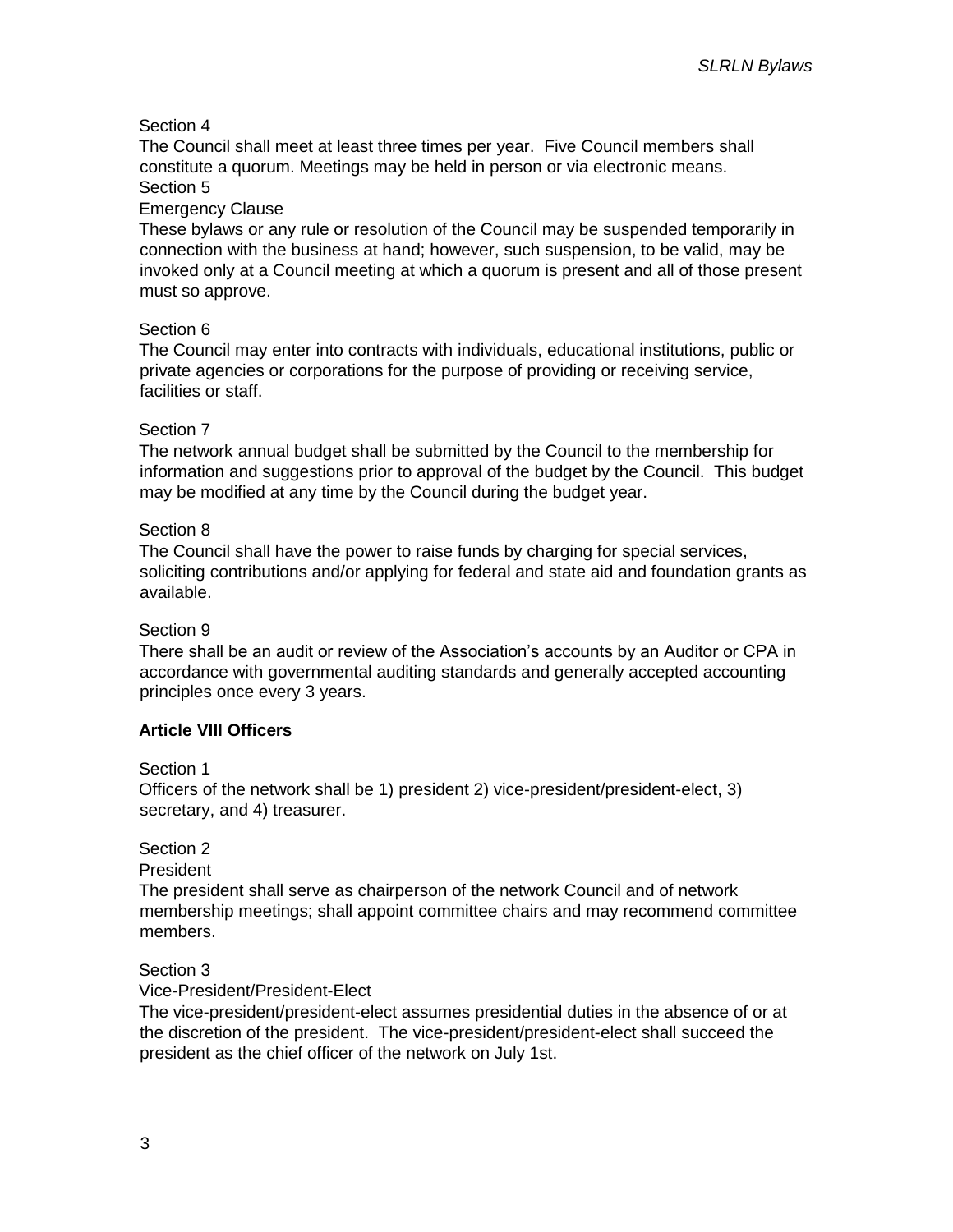Section 4

Secretary

The secretary shall be responsible for submitting minutes of all Council meetings, executive committee meetings, and membership meetings.

## Section 5

## **Treasurer**

The treasurer shall oversee financial records for the network and authorize payment of bills.

## Section 6

Election of Officers

Officers shall be elected by the network Council from its membership prior to July 1. The term of office shall be one year. No person shall hold more than one office at a time and no person shall serve more than two consecutive terms in the same office.

## Section 7

## Vacancies

In the event of an unfulfilled term of office, an election shall be held at the next Council meeting to fill the remaining term of office. Officers will be selected from current Council members. Should the vacancy occur in the office of President, the

VicePresident/President-Elect shall assume the duties of that office; and a new VicePresident/President-Elect shall be elected. This succession shall not prevent the person who succeeds to the Presidency from serving a full term as President next year.

#### Section 8

Removal of Officers An officer may be removed from office by a vote of two-thirds of the Council.

#### **Article IX Committees**

The standing committee is: Executive

#### Section 1

The executive committee is composed of the officers of the network and has the authority of the Council between Council meetings.

Section 2

The executive committee or Council may establish ad-hoc committees as deemed appropriate.

#### **Article X Amendment of Bylaws**

Section 1

Council may submit proposed bylaws and/or amendments to the membership by print or electronic means.